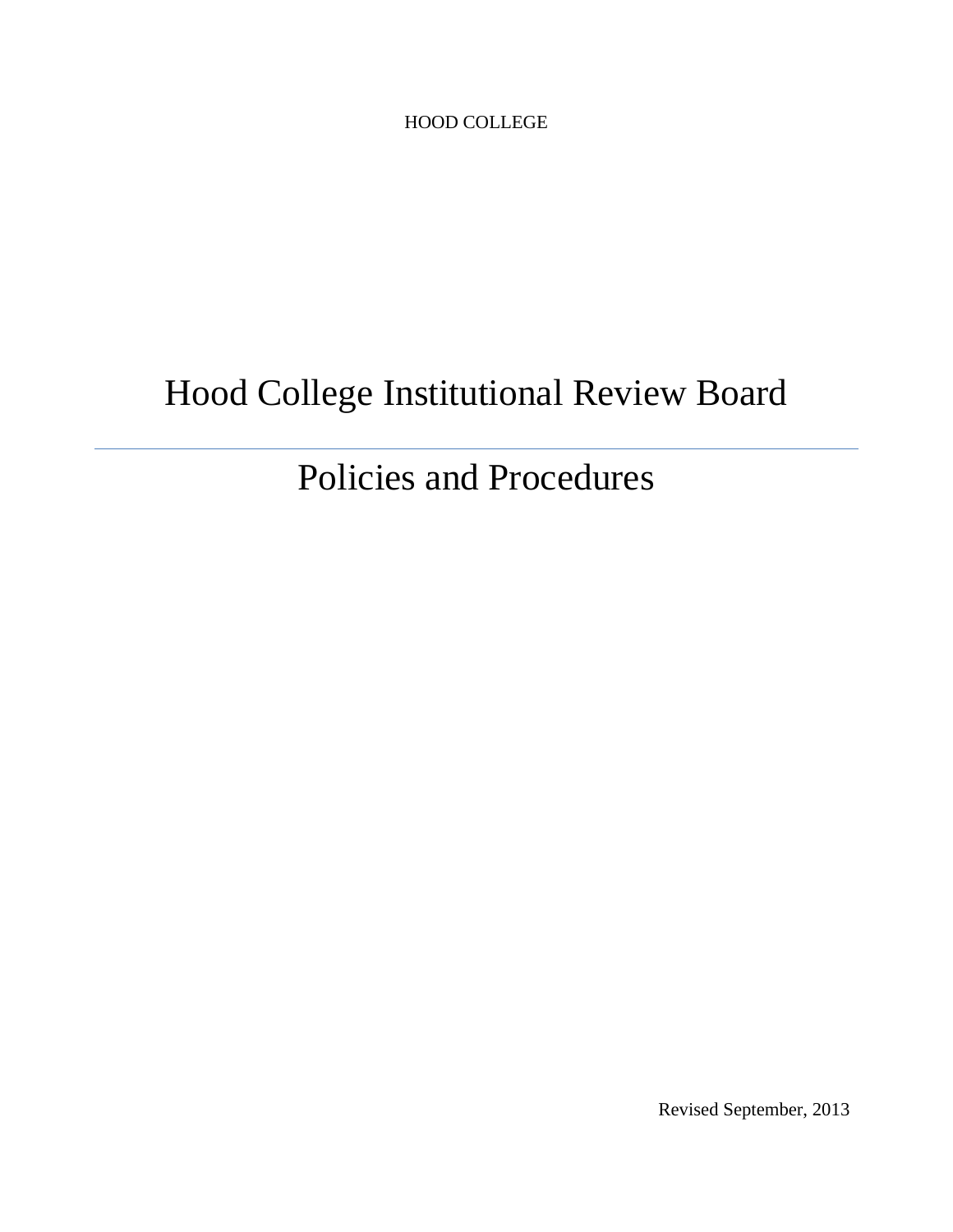# TABLE OF CONTENTS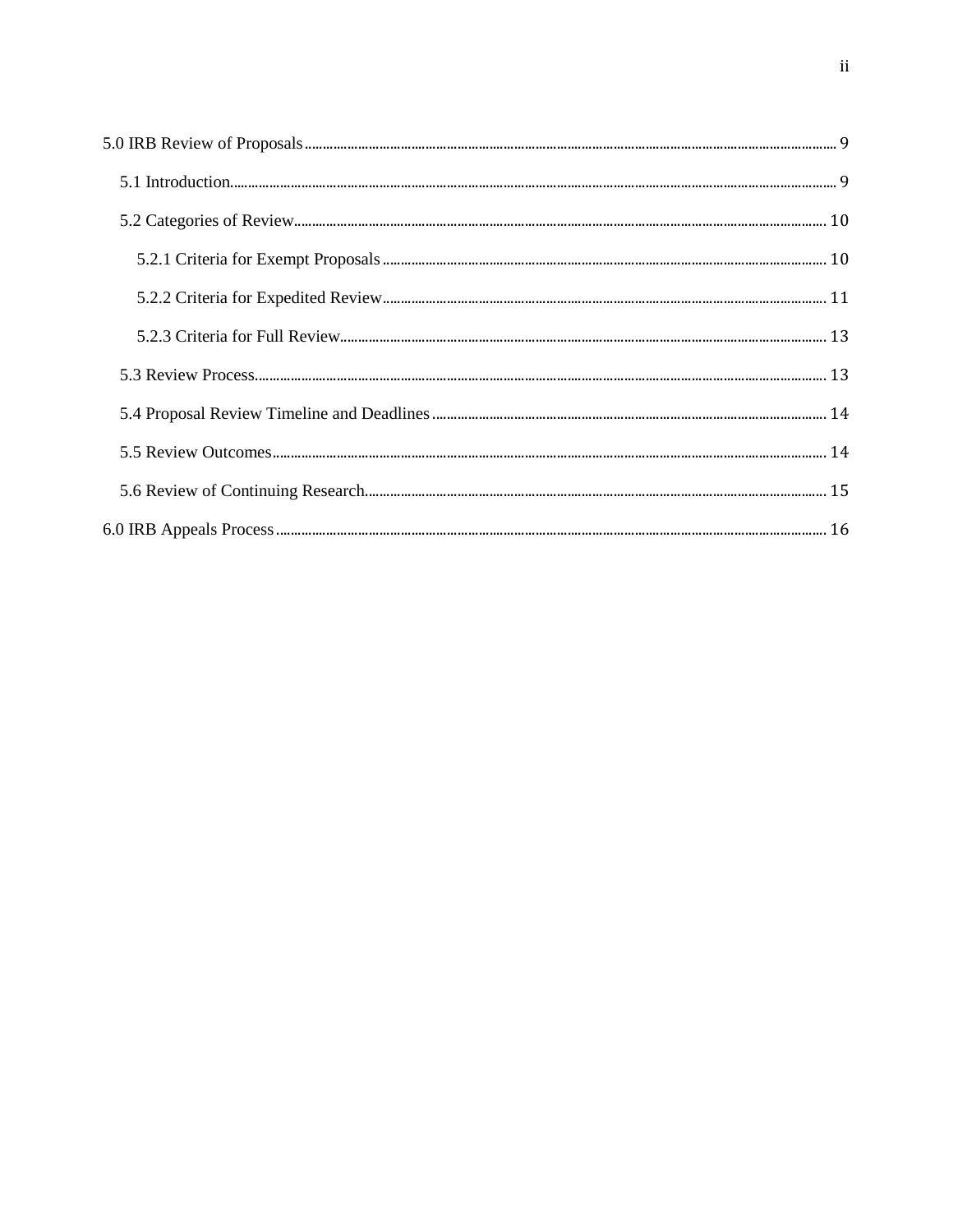#### <span id="page-3-0"></span>1.0 OVERVIEW

#### <span id="page-3-1"></span>1.1 PURPOSE

The purpose of the Institutional Review Board (IRB) of Hood College is to assure that all human subject research associated with the College conforms to related Maryland State and federal regulations. The IRB is charged with protecting the safety, welfare, rights, and privacy of all participants in human subjects research that proceeds under the guidance of faculty, staff, and students on our campus. These safeguards derive from the following ethical principles, which were first articulated in the Belmont Report issued by the National Commission for the Protection of Human Subjects of Biomedical and Behavioral Research in 1979.

## <span id="page-3-2"></span>1.2 ETHICAL GUIDELINES GOVERNING RESEARCH

1.2.1 Respect for Persons: Recognition of the personal dignity and autonomy of individuals and special protection of those persons with diminished autonomy or particular vulnerabilities, including prisoners, children, those who are mentally or cognitively disabled, pregnant women, or economically or educationally disadvantaged persons. Human subjects should enter into research voluntarily and with adequate information.

1.2.2 Beneficence: The obligation to protect persons from harm by maximizing anticipated benefits and minimizing possible risks. Possible risks to human subjects should be weighed against possible benefits to the subjects, as well as against the possible improvement of knowledge.

1.2.3 Justice: Fairness in the distribution of research benefits and burdens. In selecting human subjects for research, investigators should ensure that no group of participants is either consistently selected to participate in research, or consistently deprived of the opportunity to do so.

#### <span id="page-3-3"></span>1.3 CHARGE OF THE IRB

The procedures for review described below adhere to the regulations of the Department of Health and Human Services (45 CFR 46, as amended and published in the Federal Register on June 18, 1991), and to the Federal Wide Assurances filed with the HHS by the College. In addition, the IRB has adopted language from Federal Regulations that govern human subjects research.

The IRB is charged with reviewing human subject research proposals before the research begins. "Research" is defined as "systematic investigation, including research development, testing, and evaluation, designed to develop or contribute to generalized knowledge" (45 CFR 46.102d). Oral history projects are not considered to fall under the purview of the IRB. Research subject to review thus includes, but is not limited to: faculty research; pilot studies; class projects that may lead to publication of results; graduate school theses; student/faculty collaborative work; independent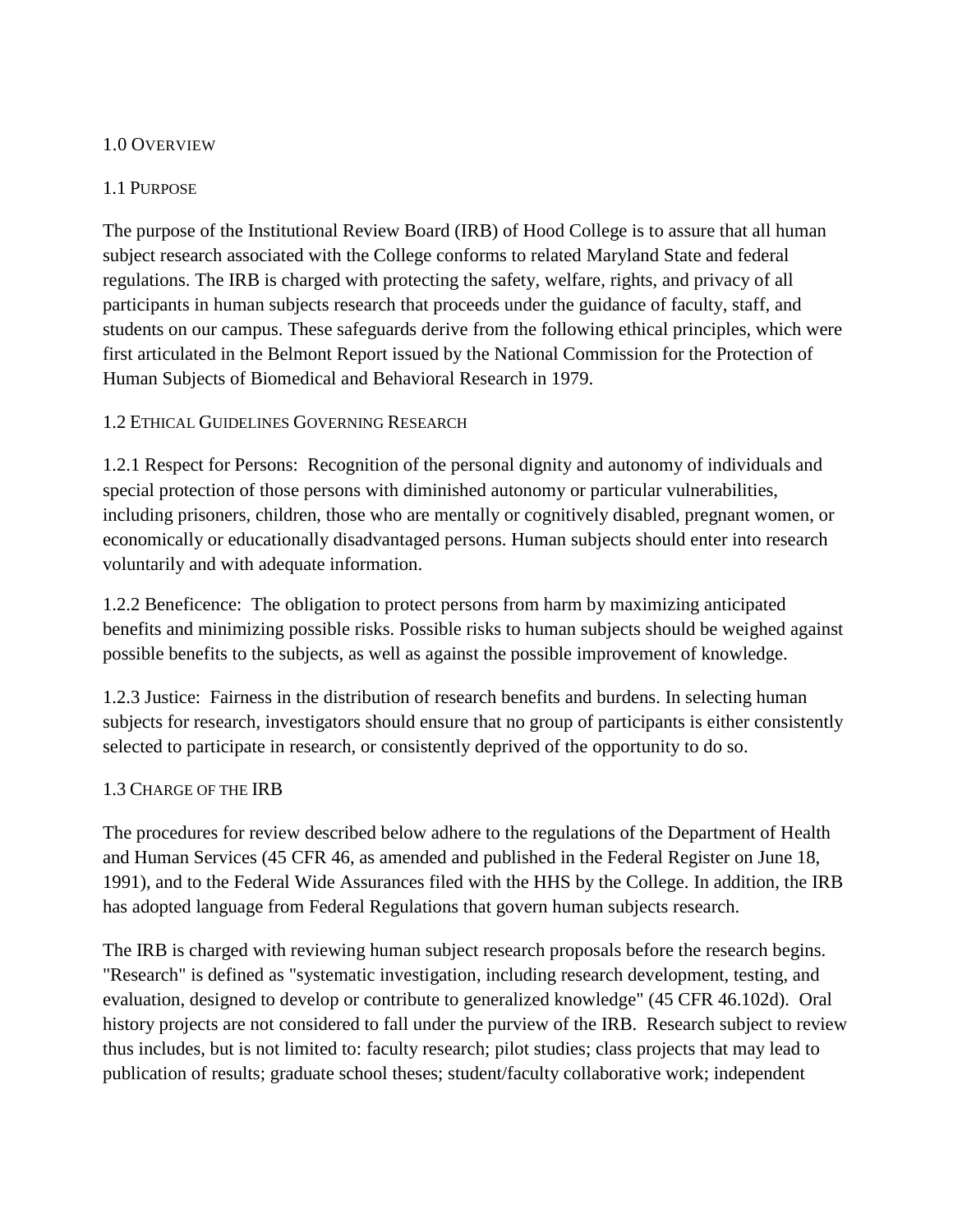research; and senior honors papers, whether such research takes place on or off the Hood College campus.

#### <span id="page-4-0"></span>2.0 RESEARCHER RESPONSIBILITIES

IRB policies are intended to protect the rights of human subject participants. However, researchers are also responsible for protecting those rights. In addition to the ethical principles enumerated earlier, researchers must abide by the Principles and Ethics summarized below, and they are encouraged to consult additional guidelines provided by their respective disciplinary groups.

#### <span id="page-4-1"></span>2.1 COMPLIANCE

Faculty, staff, and students who participate in human subject research must act in compliance with federal, state and College regulations. In addition, professional disciplinary guidelines governing the conduct of human subject research should inform researchers as they plan and conduct their research. As required by IRB policies, researchers are required to obtain institutional approval prior to conducting research.

#### <span id="page-4-2"></span>2.2 INFORMED CONSENT

Prior to conducting research with human participants (except when the research involves only anonymous surveys, naturalistic observations, or similar procedures), researchers enter into a social contract with participants, clarifying the nature of the research and what participants can expect to experience during the course of the study. Participants are informed of all features of the research that might influence their decision to participate. Researchers are to respect participant decisions to decline or discontinue participating in the research at any time for any reason and without penalty. Where possible, researchers make reference to participants' rights along these lines in their consent forms (see guidelines for the content of consent forms).

## <span id="page-4-3"></span>2.3 MINIMIZING NEGATIVE EFFECTS OF PARTICIPATION (E.G., INTRUSIVENESS, HARM)

Researchers protect participants from physical and psychological discomfort, harm and/or danger to the extent possible. Risks to participants are minimized and explained to the participant before he or she is asked to give consent. If the research inflicts undesirable side effects on participants, the researcher should find ways to remedy these effects. When human participants are younger than 18 years of age, the adult (e.g., parent or guardian) giving consent shall be fully informed of all risks on the child-participant's behalf. However, if it is reasonable to do so, the researcher shall explain the risks to the child-participant as well and provide him or her the opportunity to decline participation.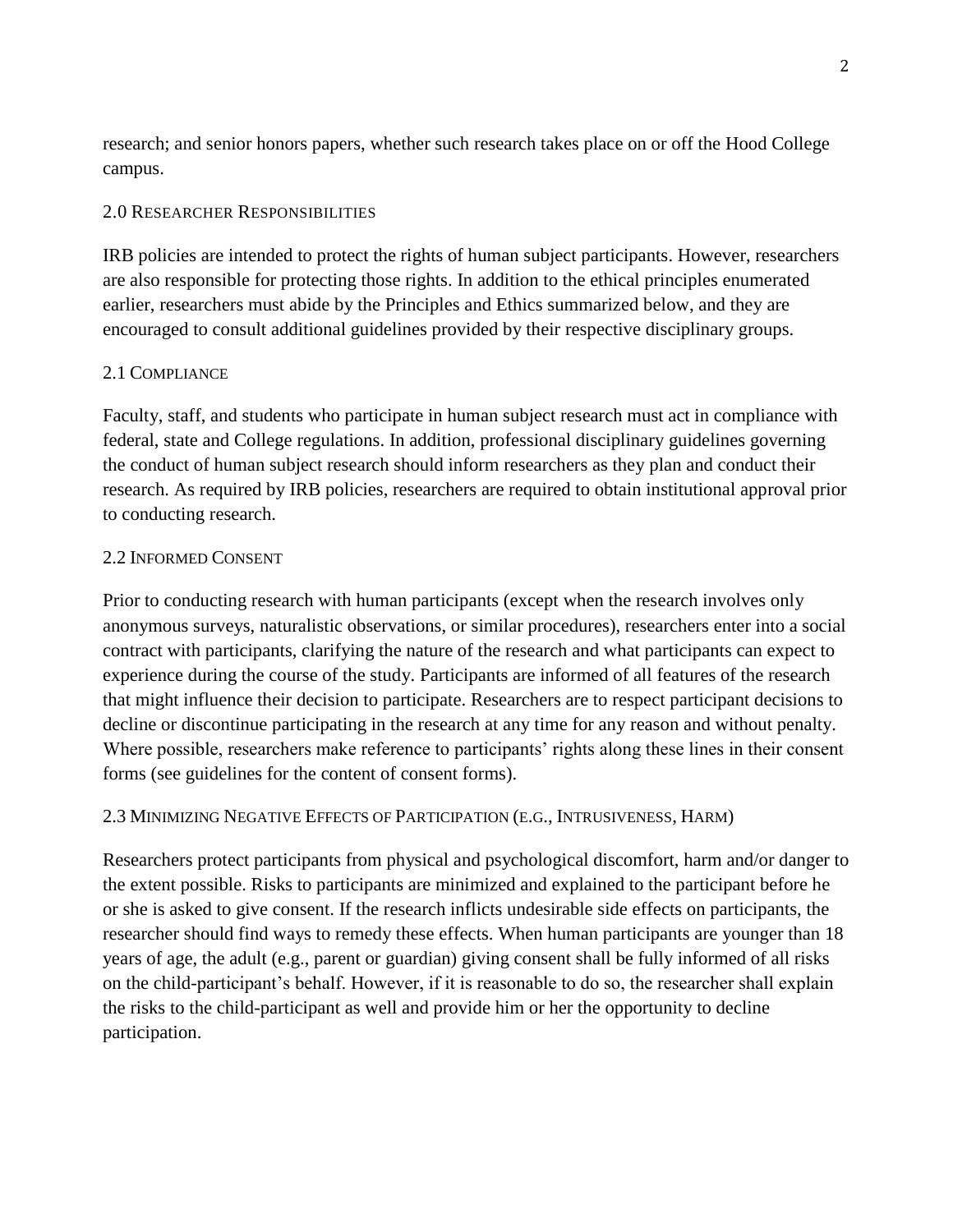#### <span id="page-5-0"></span>2.4 DECEPTION IN RESEARCH

Researchers conduct studies involving deception only when they have determined that the use of deceptive techniques is justified by the study's prospective scientific, educational or applied value and that equally effective alternative approaches that do not involve deception are not feasible. Researchers will never deceive participants about significant aspects of the procedure that might affect participants' willingness to participate (e.g., physical discomfort, physical risks, or unpleasant emotional experiences).

Any other deception that is central to the design and implementation of the study must be explained to participants as early as is feasible, preferably at the conclusion of their participation, but no later than at the conclusion of the research.

There may be instances in which deception is not involved but participants are not fully informed about the purpose of a study. For example, in the study of memory (e.g., for faces, conversation, news releases), it may be important not to inform participants at the outset that the purpose of the study is to test the accuracy of memory. In these instances, the use of cover tasks (or instructions for processing materials) need not make mention of subsequent memory tests. Although these cover tasks do not necessarily involve deception (i.e., telling participants information that is not true), for adult participants, their role in the research should be mentioned in the IRB proposal and debriefing statement.

#### <span id="page-5-1"></span>2.5 CONFIDENTIALITY AND PRIVACY

All personally identifiable information about participants is kept confidential. When there is a possibility that others may have access to this information, participants should be informed of this possibility prior to giving their consent. All information is processed, stored and destroyed in a manner that preserves the confidentiality of the participant. Researchers include reference to the way(s) in which confidentially is safeguarded in their consent forms. Issues related to confidentiality and length of time for data storage will be reviewed on a case-by-case basis depending on the nature of the data, e.g. verbal recordings and video. Typically, data are maintained for a period of five years, but this can vary according to academic discipline.

#### <span id="page-5-2"></span>3.0 IRB FUNCTIONS AND OPERATIONS

#### <span id="page-5-3"></span>3.1 REQUIREMENTS

In order to fulfill the requirements of this policy the IRB shall:

3.1.1 Follow written procedures described in this policy, and as outlined in 45 CFR 46  $(\frac{246.103(b)(4)}{4}$  and to the extent required by  $\frac{246.103(b)(5)}{5}$ .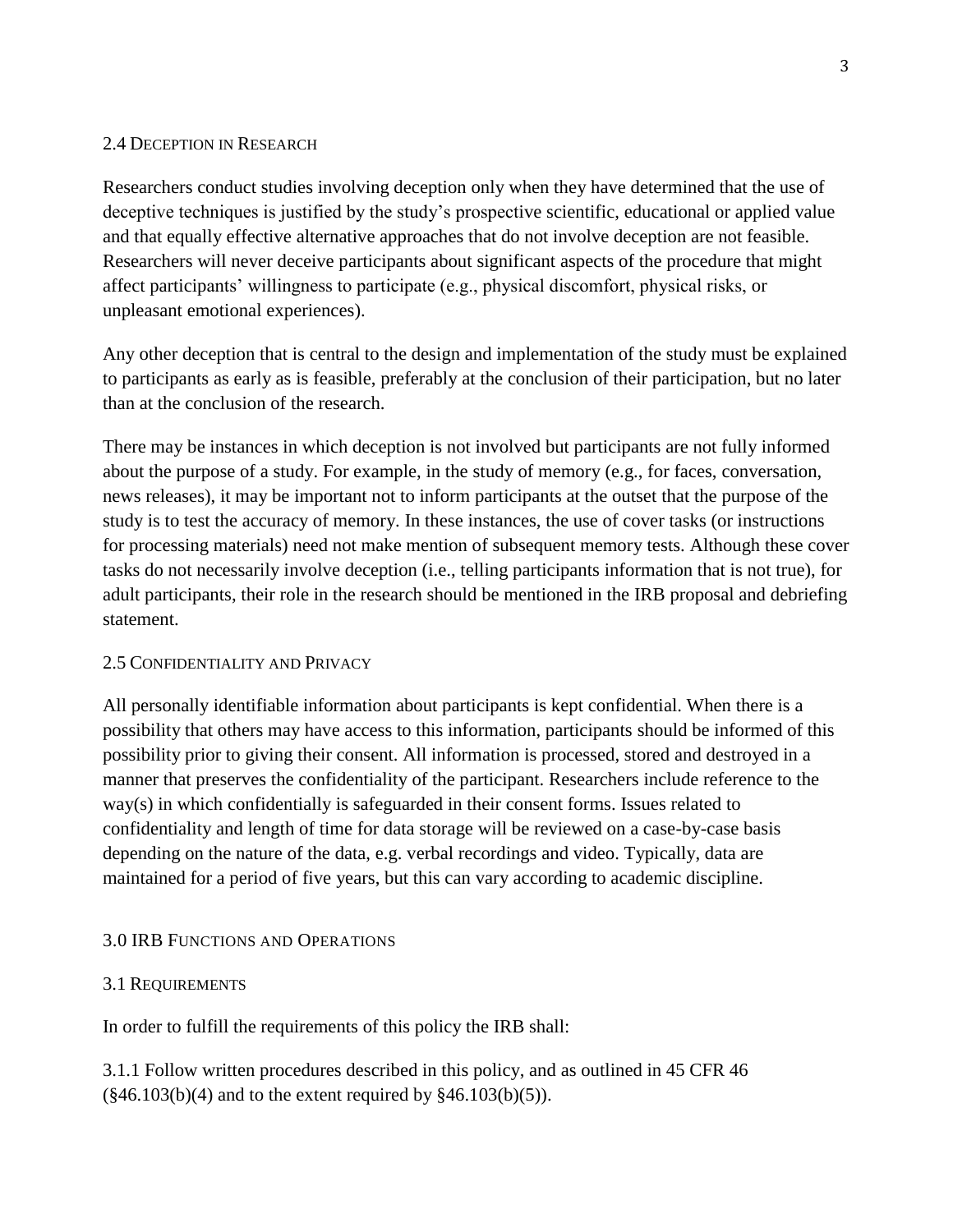3.1.2 Review all research involving human subjects prior to the commencement of data collection. Using procedures described below, the IRB will determine if the research is exempted from review, is eligible for expedited review, or requires full review. Academic departments may appoint an IRB Liaison to review proposals at the departmental level (see Sections 3.2.7 and 5.1).

3.1.3 Review proposed research requiring full review at convened meetings at which a majority of the members of the IRB are present, including at least one member whose primary concerns are in nonscientific areas. In order for the research to be approved, it shall receive the approval of a majority of those members present at the meeting.

## <span id="page-6-0"></span>3.2 IRB MEMBERSHIP

3.2.1 The IRB shall have at least five members, with varying backgrounds to promote complete and adequate review of human subject research activities conducted by College faculty, staff, and students. The IRB shall include at least one member whose primary concerns are in scientific areas and at least one member whose primary concerns are in nonscientific areas. The IRB shall include at least one member who is not otherwise affiliated with the institution and who is not part of the immediate family of a person who is affiliated with the institution.

3.2.2 The Academic Grants Officer may also sit on the IRB as a non-voting (ex officio) member.

3.2.3 The IRB may, in its discretion, invite individuals with competence in special areas to aid the review of issues which require expertise beyond that available on the IRB. These individuals may not vote with the IRB.

3.2.4 No member of the IRB may participate in the IRB's initial or continuing review of any project in which the member has a conflicting interest, except to provide information requested by the IRB. When an IRB member's proposal is discussed during an IRB meeting in which that member is present, he/she must leave the room for the duration of the discussion and vote.

3.2.5 The Dean of Faculty will appoint the members of the IRB in accordance with state and federal regulations and in compliance with the IRB Policy and Procedures. Members will generally serve a three-year term. In selecting new members, the Dean of the Faculty will ensure that the IRB is sufficiently qualified through the experience and expertise of its members, and the diversity of the members, including consideration of race, gender, and cultural backgrounds and sensitivity to such issues as community attitudes, to promote respect for its advice and counsel in safeguarding the rights and welfare of human subjects.

3.2.6 Former IRB members and other qualified faculty and staff may be appointed to serve as ad hoc members of the IRB. Ad hoc members may review and vote on protocols submitted by current IRB members if there are not at least 5 regular eligible IRB members to review the submission.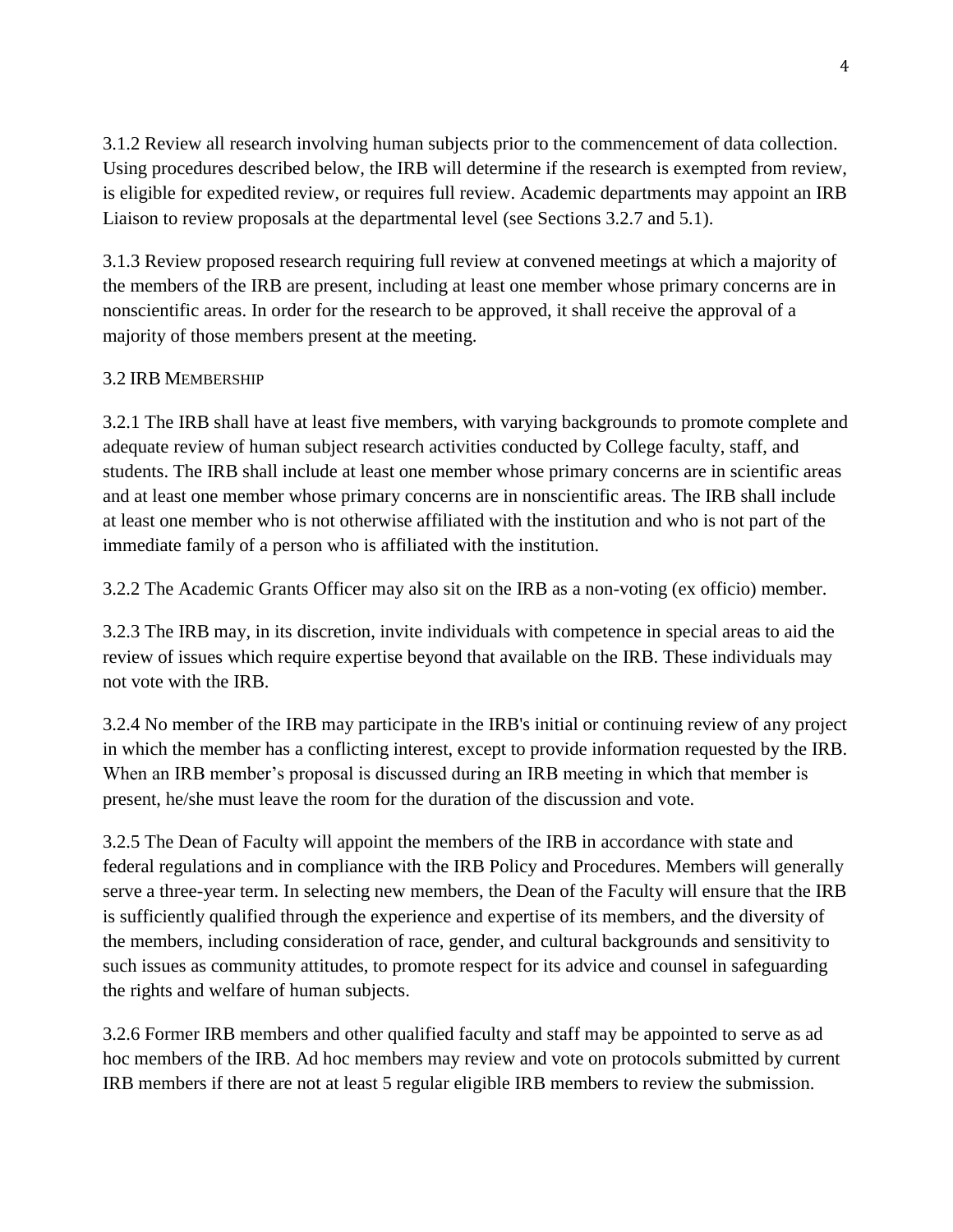3.2.7 Departmental IRB Liaisons who are not IRB members may be invited by the IRB Chair to attend a particular meeting. At the beginning of each academic year, the IRB Chair will call a meeting of these Departmental Liaisons to discuss the criteria for classifying proposals as exempt. (See Section 5.2 for criteria for proposal classifications.)

# <span id="page-7-0"></span>3.3 TRAINING

IRB members (voting and ex-officio) and others charged with responsibility for reviewing and approving research will receive detailed training in the regulations, guidelines, and policies applicable to human subjects research. Attending workshops and other educational opportunities focused on IRB functions is encouraged and supported to the extent possible. During their first year of service, IRB members will attend an IRB sponsored orientation session and complete one appropriate training activity. Appropriate training may include workshops, web-based modules, CD ROMs, books, articles, and relevant videos. Documentation of training should be submitted to the IRB Coordinator by the end of each member or reviewer's term.

## <span id="page-7-1"></span>3.4 IRB RECORDS

The IRB Coordinator shall prepare and maintain adequate documentation of IRB activities, including the following:

3.4.1 Copies of all research proposals, scientific evaluations, if any, that accompany the proposals, approved sample consent documents, progress reports submitted by investigators, and reports of injuries to subjects. The one exception to this guideline is for proposals classified as exempt by the Departmental IRB Liaisons; copies of these individual proposals along with other supporting materials will be maintained within the department files. At the end of each academic year, the departmental liaison will forward a list of the exempted proposals (title, investigator, department, and date approved) to the chair of the IRB.

3.4.2 Minutes of IRB meetings which shall be in sufficient detail to report attendance at the meetings; actions taken by the IRB; the vote on actions on proposals under review including the number of members voting for, against, and abstaining; the basis for requiring changes in or disapproving research; and a written summary of the discussion of disputed issues and their resolution.

3.4.3 Records of continuing review activities.

3.4.4 Copies of all correspondence between the IRB and the investigators. The one exception to this guideline is for proposals classified as exempt by the Departmental IRB Liaisons. In these cases, all correspondence between the Departmental IRB Liaisons and the investigators are maintained in departmental files.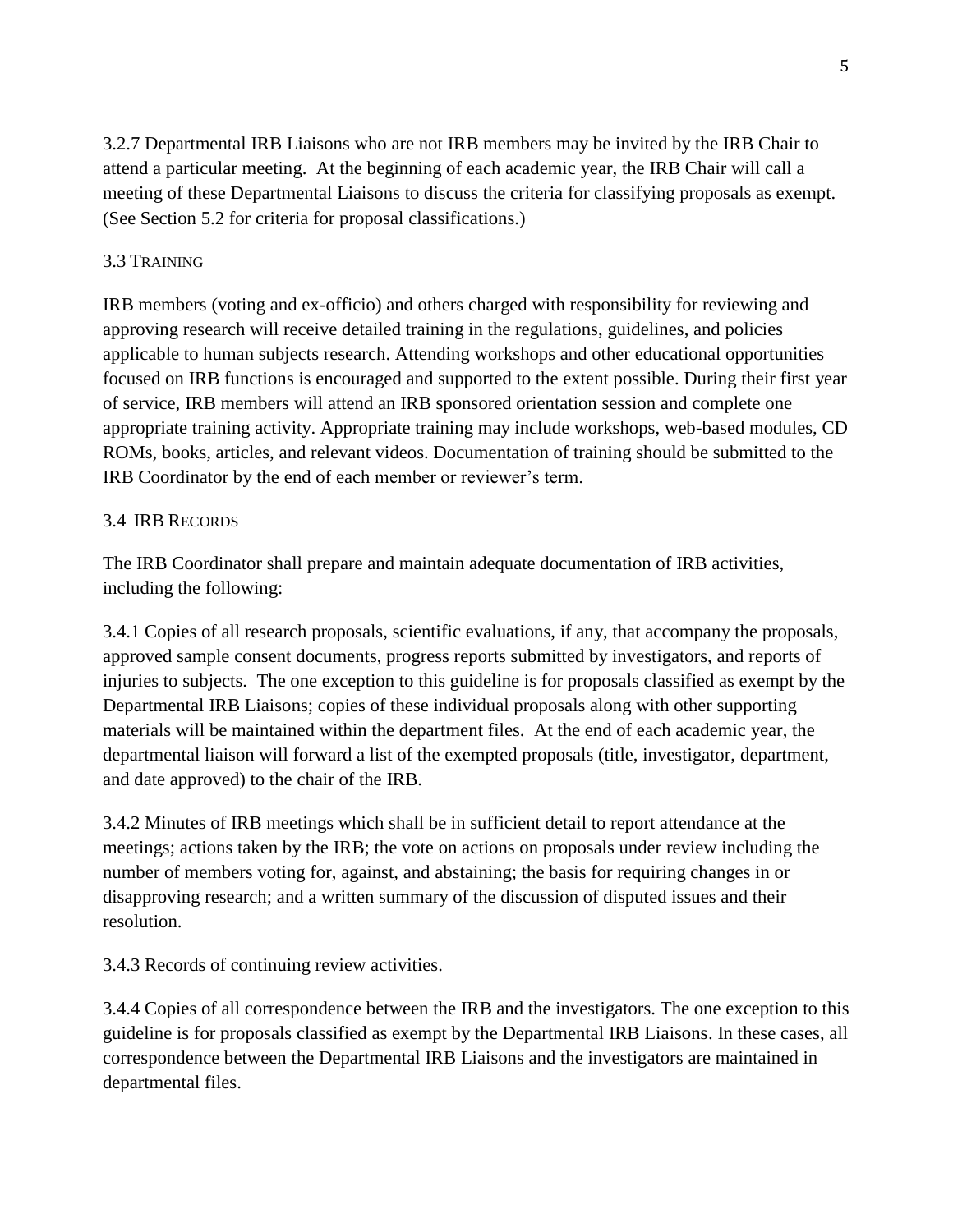3.4.5 A list of IRB members identified by name; earned degrees; representative capacity; indications of experience such as board certifications, licenses, etc., sufficient to describe each member's chief anticipated contributions to IRB deliberations; and any employment or other relationship between each member and the institution (e.g., full-time employee, part-time employee, member of governing panel or board, stockholder, paid or unpaid consultant).

3.4.6 Changes in IRB membership shall be reported to the Department or Agency head, unless in accord with §46.103(a), the existence of a DHHS-approved assurance is accepted. In this case, change in IRB membership shall be reported to the Office of Human Research Protection, National Institutes of Health, DHHS.

3.4.7 Written procedures for the IRB.

3.4.8 Statements of significant new findings provided to subjects. A statement that significant new findings developed during the course of the research which may relate to the subject's willingness to continue participation will be provided to the subject.

# <span id="page-8-0"></span>3.5 IRB MAINTENANCE OF RECORDS

Records pertaining to human subjects that come under IRB purview will be kept on a secure computer server (electronic records) or in a locked space in an administrative office under supervision of the IRB Coordinator for three years after the completion of an approved project or declination of a proposal. Records may include: certification of completion in human subjects protection training, applications for approval to the IRB, descriptions of research protocols, sample consent forms, sample questionnaires, copies of grant proposals, minutes of IRB meetings, and related memoranda and correspondence. The IRB Departmental Liaison is expected to keep records that pertain to the exempt protocols reviewed at the departmental level for three years after the completion of an approved project.

# <span id="page-8-1"></span>4.0 SUBMITTING A PROPOSAL TO THE IRB

## <span id="page-8-2"></span>4.1 QUALIFIED INVESTIGATORS

Only qualified faculty and staff investigators with appropriate credentials related to human subjects research may submit a proposal to the IRB. Students and other members of the Hood community who do not have the appropriate credentials are required to have a research sponsor (most often a member of the faculty) who will submit the research to the IRB and assume responsibility for the research activities outlined in the proposal.

# <span id="page-8-3"></span>4.2 USE OF HOOD COLLEGE IRB FORMS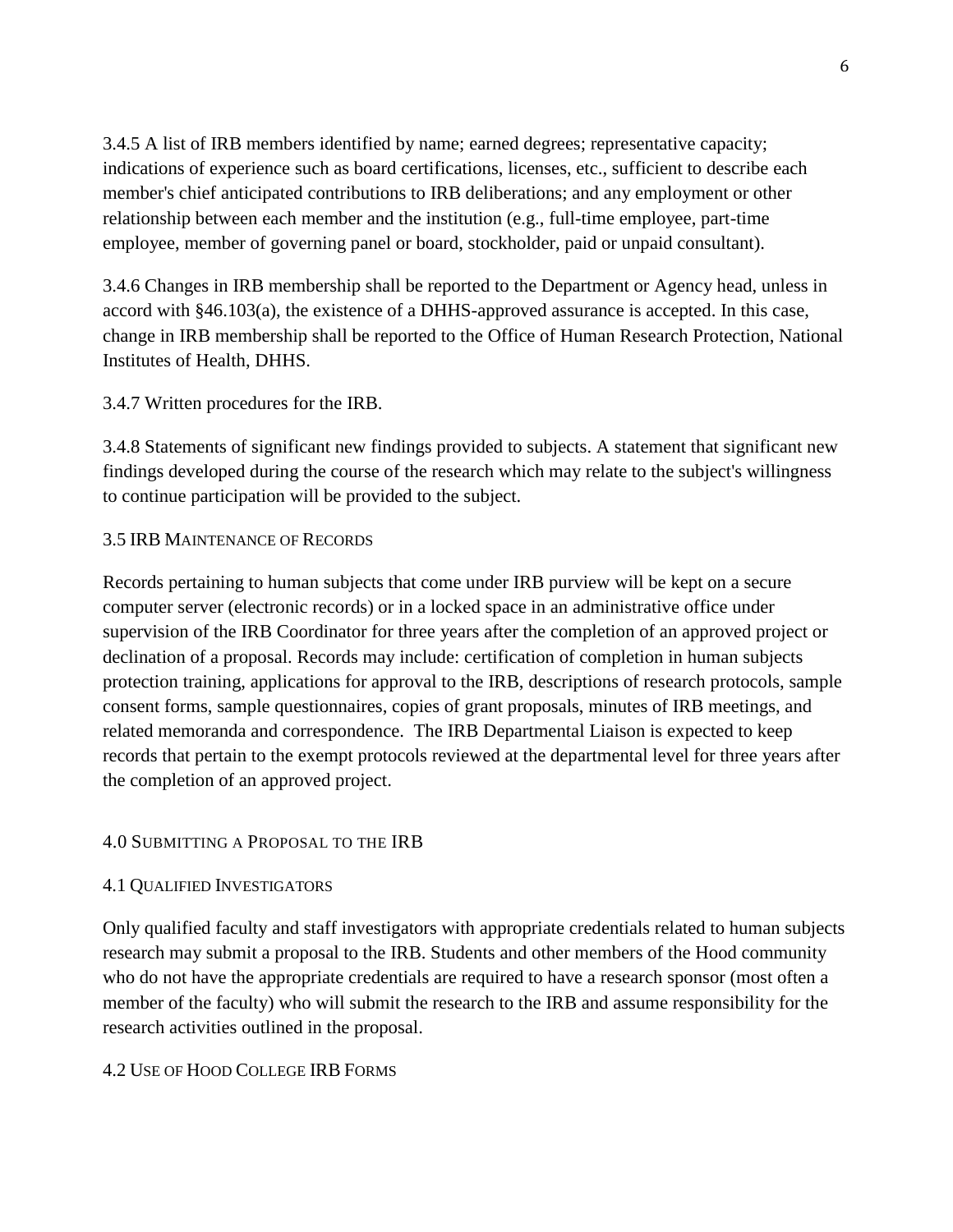Investigators are to utilize the Hood College IRB standardized templates for proposal submission and development of informed consent forms. These templates are found on the IRB's website.

<span id="page-9-0"></span>4.3 COMPONENTS OF THE PROPOSAL

- Research Proposal (see template)
- Sample Informed Consent form (see Section 4.4)
- Sample Debriefing statement (see Section 4.6)
- Copy of any paper and pencil instrument(s) intended for data collection

#### <span id="page-9-1"></span>4.4 GUIDELINES FOR INFORMED CONSENT FORMS

Except under special conditions specified in the IRB Policy and Procedures, researchers are required to obtain written informed consent from all adult participants. Investigators are required to provide prospective adult participants with sufficient information and opportunity to consider that information. Every consent form should obtain a statement of the participants' rights. Basic elements of consent forms are summarized below:

4.4.1 A statement that the study involves research, an explanation of the purpose(s) of the research, the expected duration of the participant's involvement, a description of the procedures from the participant's point of view, and the identification of any procedures that are experimental in nature.

4.4.2 A description of any reasonably foreseeable risks or discomforts.

4.4.3 A description of possible benefits (including educational) to the participants or to others which may reasonably be expected.

4.4.4 A statement describing the extent, if any, to which confidentiality of records of the participant will be maintained.

4.4.5 For research involving minimal risk, an explanation as to whether any compensation and an explanation as to whether any medical treatments are available if injury occurs, and, if so, what they consist of, or where further information may be obtained.

4.4.6 An explanation of whom to contact for answers to relevant questions about the research and/or participants' rights, and who to contact in the event of an injury related to the research.

4.4.7 A statement that participation is voluntary, and that refusal to participate (or the decision to discontinue participation) will not lead to any penalty or loss to which participants are otherwise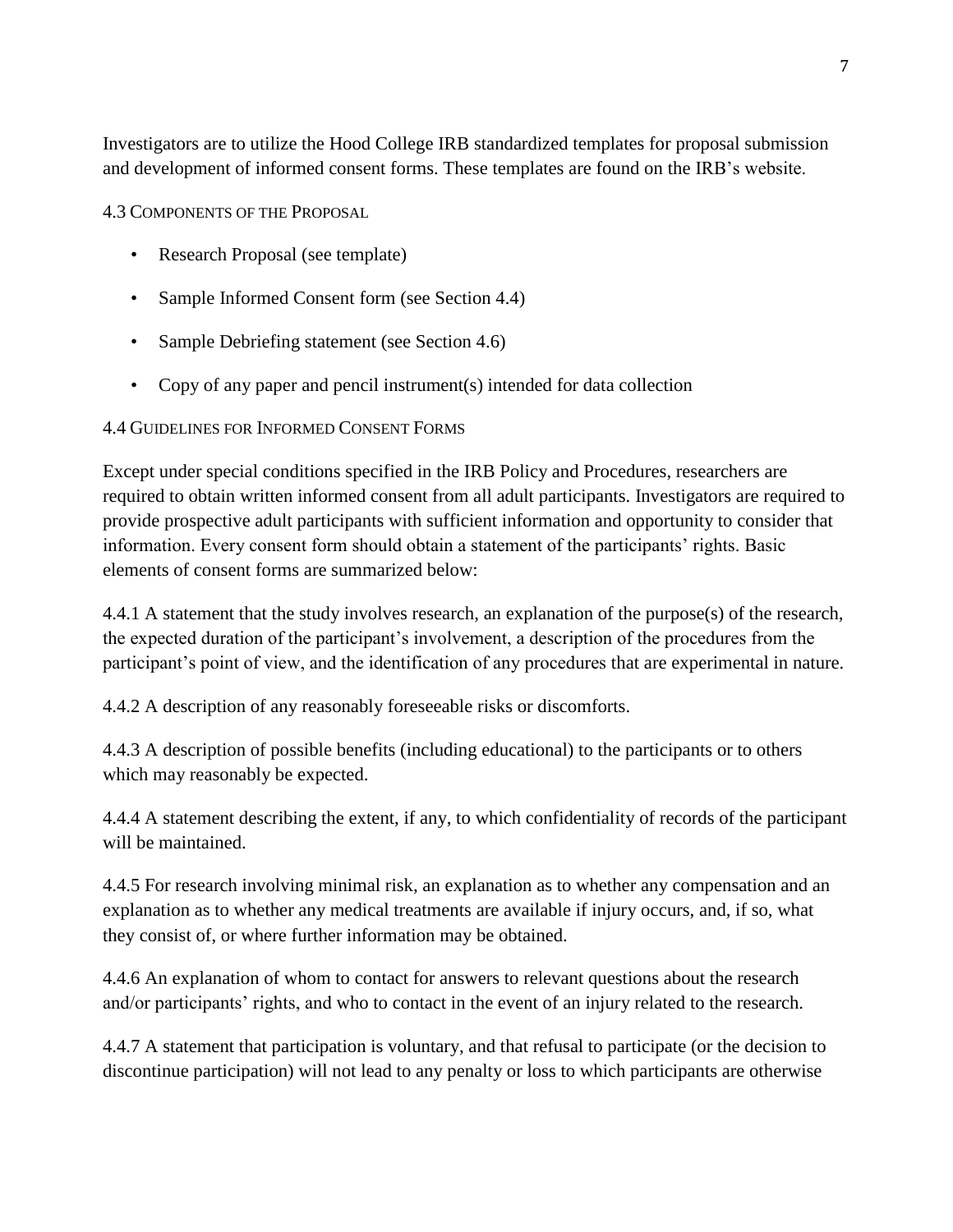entitled. This section should specify that the participant may discontinue participation at any time without penalty.

4.4.8 Additional elements of the informed consent form might include the following:

- A statement that the procedure(s) may involve risks that are not currently anticipated;
- References to circumstances under which the researcher may discontinue the participant's involvement without consulting the participant himself or herself;
- Reference to any additional cost to the participant that may result;
- A statement that significant new findings developed during the course of the study may relate to the participant's willingness to continue involvement;

4.4.9 An IRB may approve a consent procedure that does not include, or which alters, some of the guidelines listed above under certain circumstances:

- The research project is conducted by and is subject to the approval of state or local government officials and is designed to evaluate the study;
- The research could not be carried out without the waiver of consent.

4.4.10 Waiver of consent: The IRB may approve a consent procedure that does not involve the guidelines specified above when:

- The research involves no more than minimal risk;
- The waiver does not adversely affect the rights and welfare of the participants;
- The research could not be carried out in any other way practically;
- Whenever possible, participants will provide additional information and/or consent after participating (e.g., releasing use of video).

# <span id="page-10-0"></span>4.5 CONSENT OF CHILD PARTICIPANTS

# 4.5.1 Parental Consent

When the participants are under 18 years of age, parental (or guardian) consent must be obtained. This consent could be specific to an individual project or inclusive of all projects receiving IRB approval for a given year. Parents and guardians may sign a consent form giving permission for their child(ren) to participate in a series of projects conducted over a period of an academic year. It is understood that although parental consent is obtained, child participants are free to decline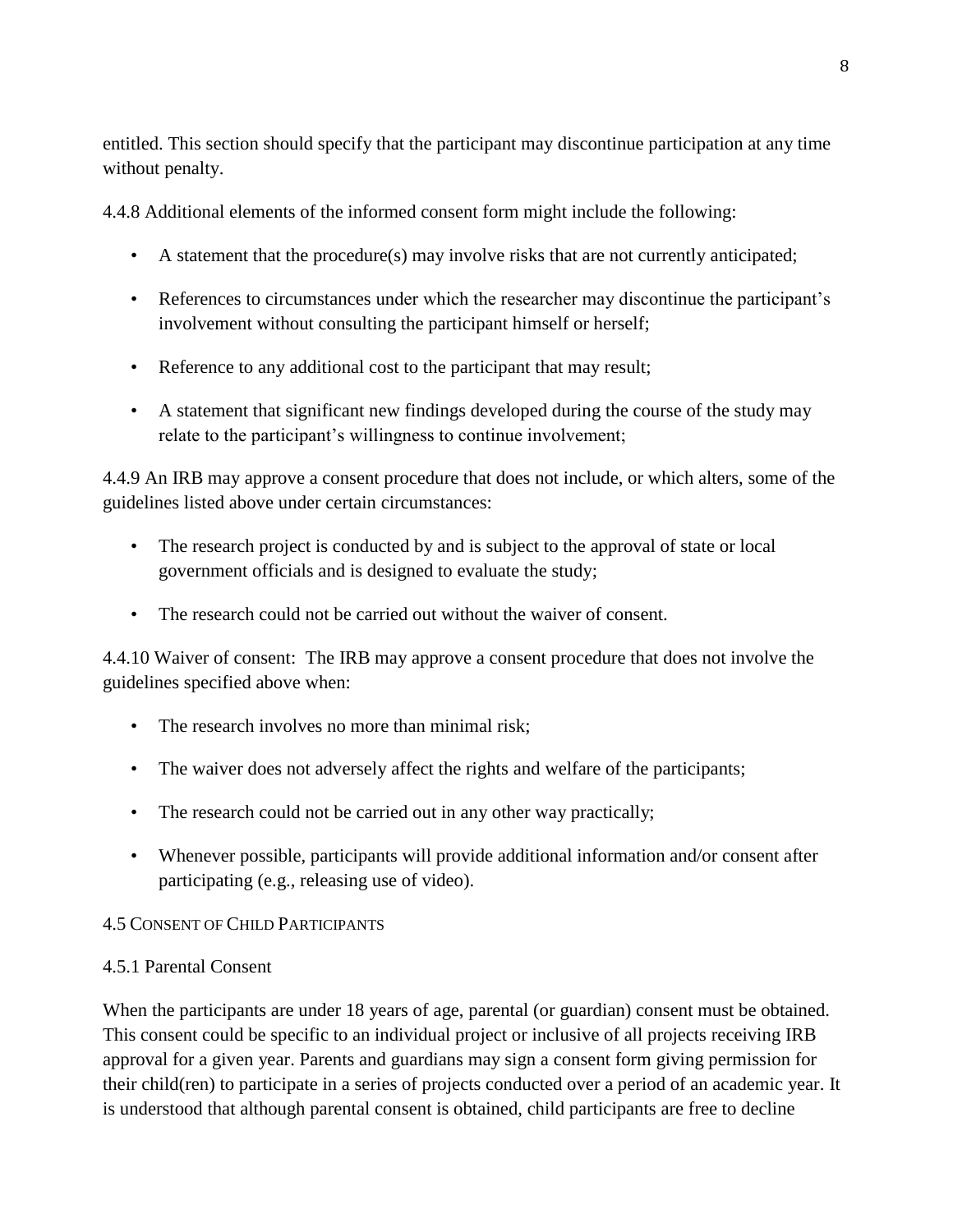invitations to participate without any penalty. Parent consent letters should provide information about the purpose of the research as well as information about the procedure itself from the child's point of view. As with research involving adult participants, this letter should indicate how confidentiality would be maintained.

## 4.5.2 Child Assent

Child participants should be given an age-appropriate explanation about the procedures used and what to expect by way of participation. Children should be asked if they want to participate. Mere failure to object on the child participant's part should not, in the absence of an affirmative response, be interpreted as assent. In the proposal, the researcher should indicate how assent would be obtained and documented. The researcher should also indicate how parental consent would be obtained including an example of the letter of consent (if relevant).

#### <span id="page-11-0"></span>4.6 DEBRIEFING STATEMENT

Debriefing statements are required for some research projects. The purpose of debriefing is to inform the participants of the goal(s) of the study and to remove (or minimize) any negative effects of the study. When course credit is offered for participation (e.g., by way of extra credit), the debriefing should also be educational in that it informs the participants of some of the issues (e.g., psychological) of concern in the study. Debriefing is of particular importance if deception is involved and/or if the study involved sensitive or potentially embarrassing issues. It is the researcher's responsibility to remove any negative feelings that a participant might experience as a result of his or her participation. Note: Materials submitted to the IRB Committee should include a script of the debriefing statement.

When there are potential risks (e.g., inducing negative emotional reactions) even if minimal in nature, participants should be provided with appropriate contact information (e.g., counseling center, disabilities specialists) in the debriefing form. In studies where deception used, the researcher has the obligation to allow participants to learn about the nature of the deception (and its purpose) upon completing the session or study.

## <span id="page-11-1"></span>5.0 IRB REVIEW OF PROPOSALS

#### <span id="page-11-2"></span>5.1 INTRODUCTION

Qualified investigators (see section 4.1) who are planning research projects involving human subjects are responsible for initiating the review process by submitting their research proposals electronically to the IRB. Only electronic submissions are accepted. Typically, the Chair of the IRB will determine the category of review for all proposals. However, in departments with IRB Liaisons, the Liaisons will review proposals initially. In consultation with the Chair of IRB, and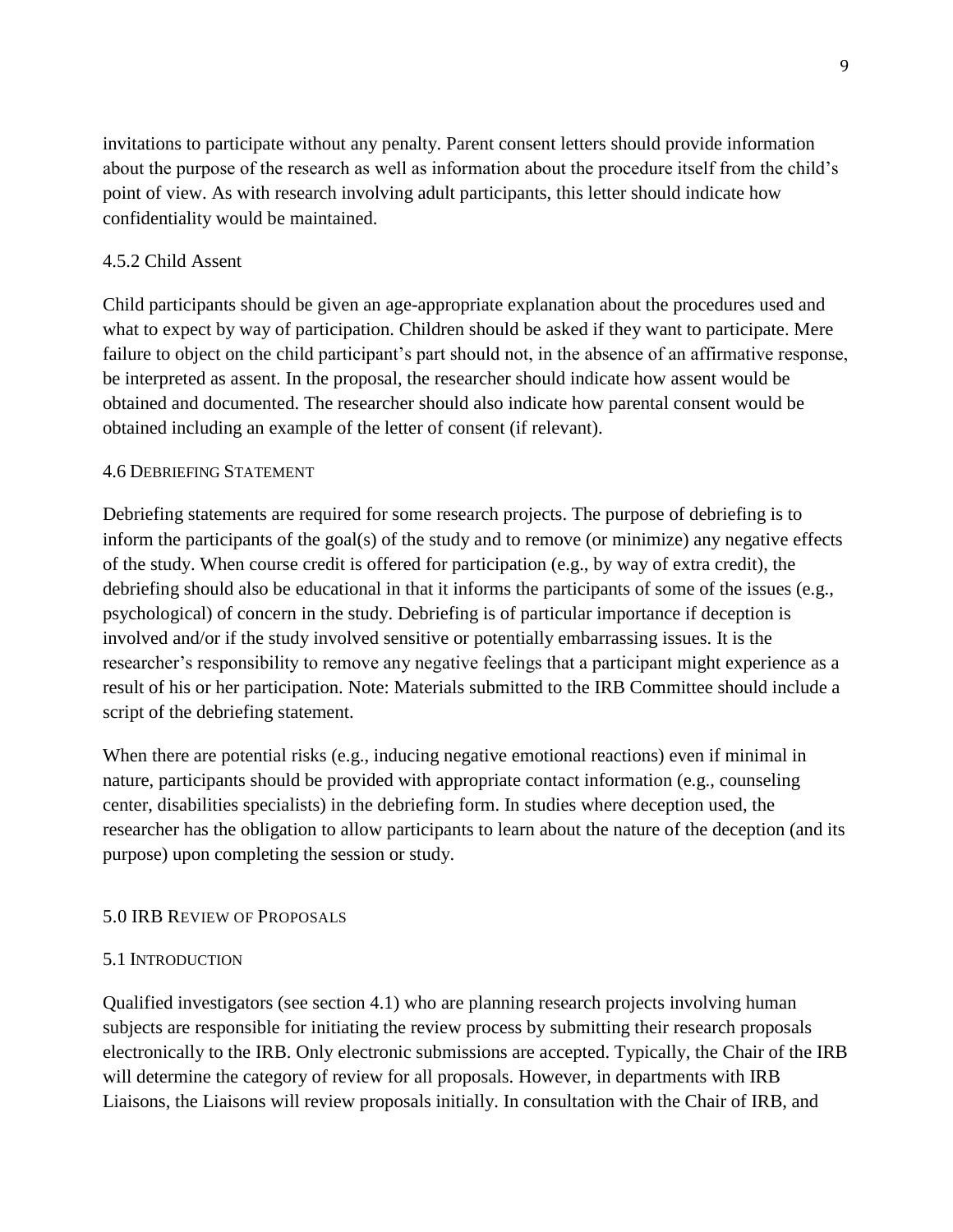following the criteria listed below for designating a proposal as exempt, the Departmental IRB Liaison may designate a proposal as exempt. In this case, the Departmental IRB Liaison informs the IRB Chair about the exemption, and sends a copy of the proposal to the IRB Coordinator to have on file. If the proposal requires further consideration, the Departmental IRB Liaison will send all relevant materials to the IRB Chair for further processing.

# <span id="page-12-0"></span>5.2 CATEGORIES OF REVIEW

Depending on the level of risk associated with the research, a protocol may be classified as exempt from review, eligible for expedited review, or require a full review. A proposal can be deemed exempt from IRB review at the departmental level (through the Department IRB Liaison) or through the IRB Chair. The Chair and/or another IRB member complete expedited reviews. A full review requires a meeting of the full IRB.

# <span id="page-12-1"></span>5.2.1 CRITERIA FOR EXEMPT PROPOSALS

Part A (all items must apply):

1. The research does not involve as subjects prisoners, fetuses, pregnant women, the seriously ill, or mentally or cognitively compromised adults, including economically or educationally disadvantaged persons.

2. The research does not involve the collection or recording of behavior which, if known outside of the research, could reasonably place subjects at risk of criminal or civil liability or be damaging to the subject's financial standing, employability, or reputation.

3. The research does not involve the collection of information regarding sensitive aspects of subjects' behavior (e.g., drug or alcohol, use illegal conduct, sexual behavior).

4. The research does not involve subjects under the age of 18 (except as they are participating in projects that fall under categories 1, 3, 4, and/or 5 in Part B).

Category B2 (see below) studies that include minors can be eligible for expedited review.

5. The research does not involve deception.

6. The procedures of this research are generally free of foreseeable risk to the subject.

Part B (at least one item should apply):

1. Research conducted in established or commonly accepted educational settings, such as: Research on regular and special education, instructional strategies, or cognitive processes, or research on the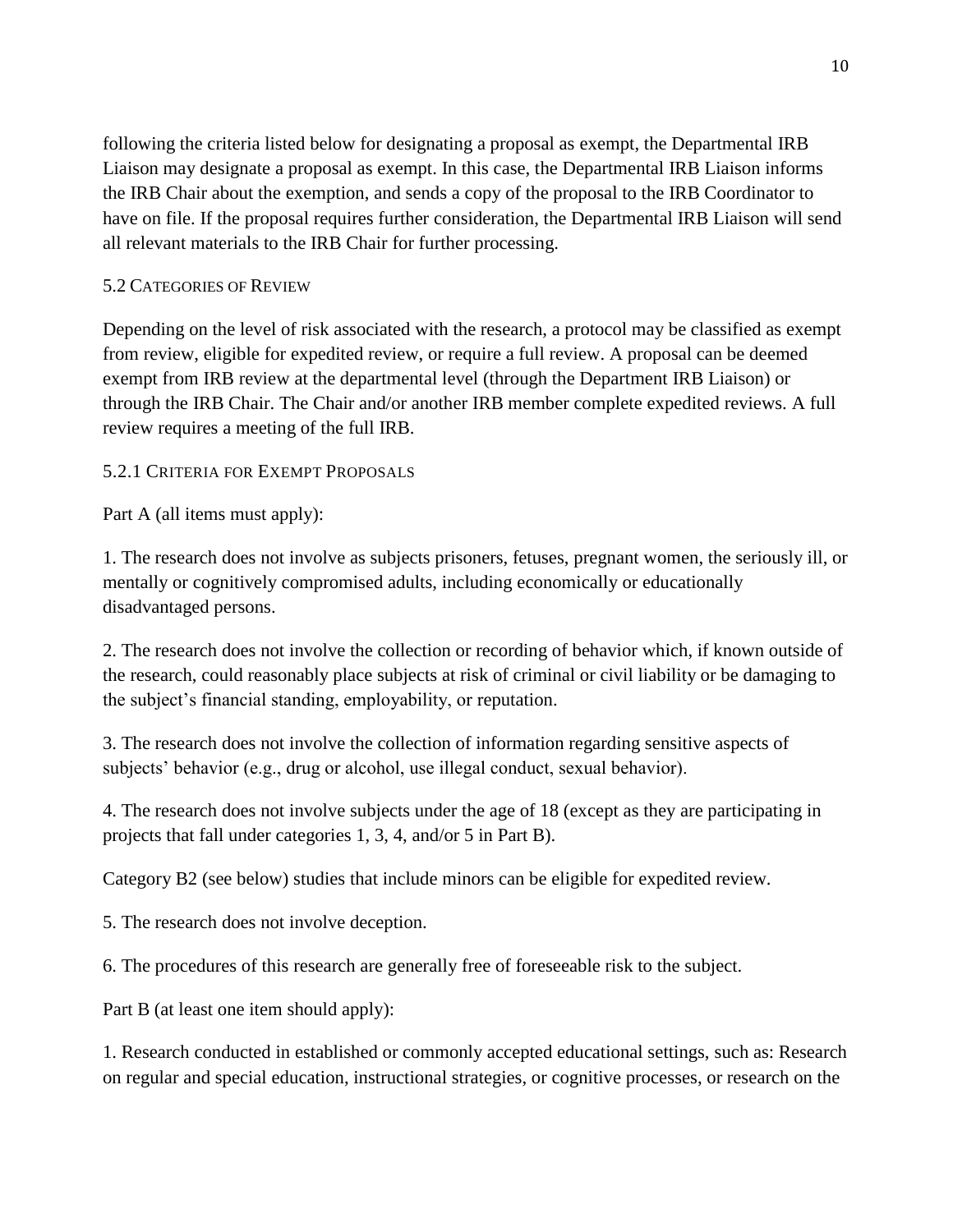effectiveness of, or the comparison among, instructional techniques, curricula, or classroom management methods.

2. Research involving the use of educational tests (cognitive, diagnostic, aptitude, achievement), survey procedures, interview procedures or observation of public behavior, unless: Information obtained is recorded in such a manner that human subjects can be identified, directly or through identifiers linked to the subjects, or any disclosure of the human subjects' responses outside the research could reasonably place the subjects at risk of criminal or civil liability or be damaging to the subjects' financial standing, employability or reputation.

3. Research involving the collection or study of existing data, documents, records, pathological specimens, or diagnostic specimens, if these sources are publicly available or the information is recorded by the investigator in such a manner that subjects cannot be identified, directly or through identifiers linked to the subjects.

4. Research and demonstration projects which are conducted by, or subject to the approval of department or agency heads, and which are designed to study, evaluate, or otherwise examine: Public benefit or service programs; procedures for obtaining benefits or services under those programs; possible changes in, or alternatives to, those programs or procedures; possible changes in methods or levels of payment for payment for benefits or services under those programs.

5. Taste and food quality evaluation and consumer acceptance studies: if wholesome foods without chemical additives are consumed, or if a food is consumed that contains a food ingredient at or below the level of safety and for a use found to be safe, or agricultural chemical or environmental contaminant at or below a level found to be safe, by the Food and Drug Administration or approved by the Environmental Protection Agency or the Food Safety and Inspection Service of the U.S. Department of Agriculture.

## <span id="page-13-0"></span>5.2.2 CRITERIA FOR EXPEDITED REVIEW

Part A (all items must apply)

1. The research does not involve as subjects prisoners, fetuses, pregnant women, the seriously ill, or mentally or cognitively compromised adults, including economically or educationally disadvantaged persons.

2. The research does not involve the collection or recording of behavior which, if known outside of the research, could reasonably place subjects at risk of criminal or civil liability or be damaging to the subject's financial standing, employability, or reputation.

3. The research does not involve the collection of information regarding sensitive aspects of subjects' behavior (e.g., drug or alcohol, use illegal conduct, sexual behavior).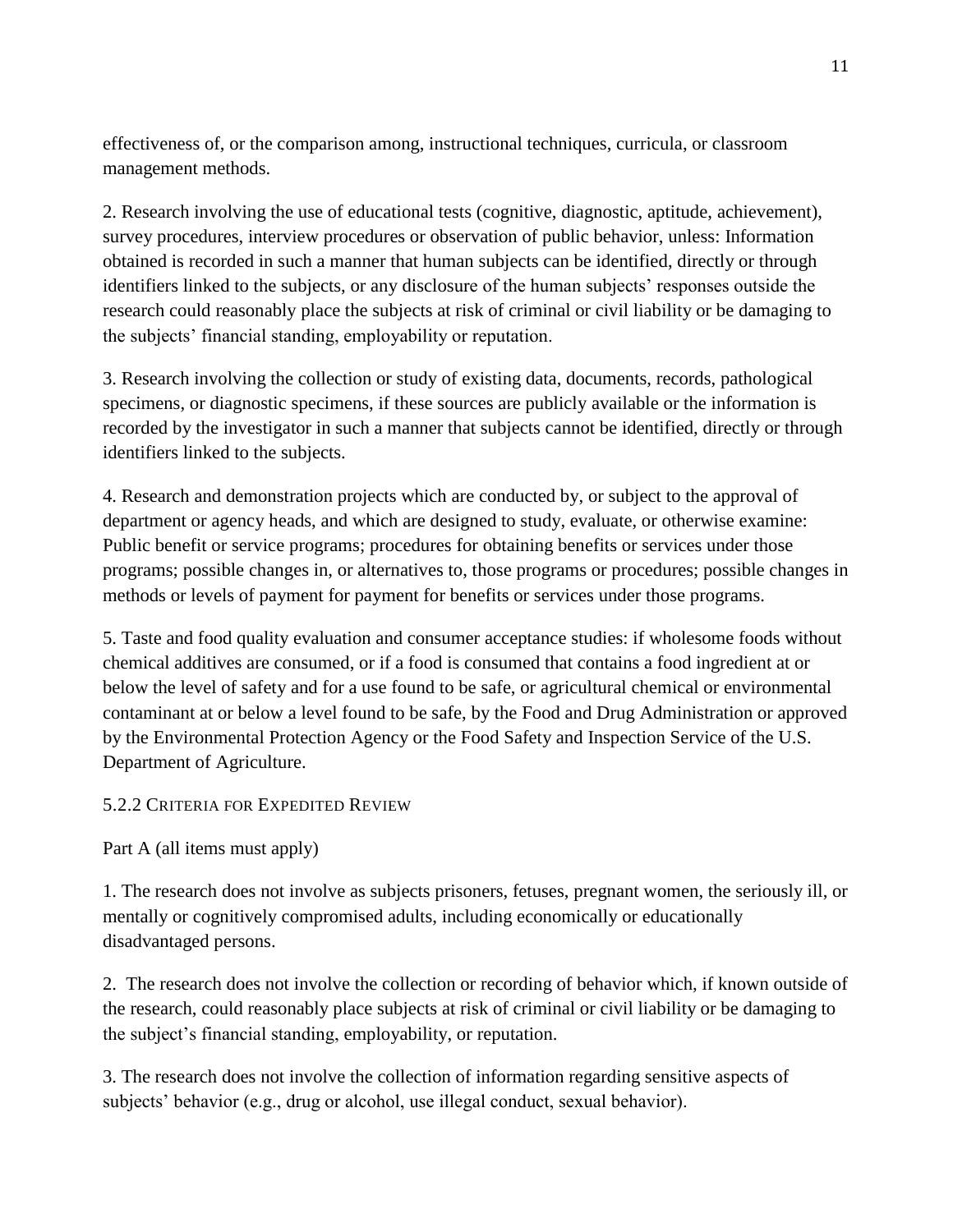4. The procedures of this research present no more than minimal risk to the subject. (Minimal risk means that the probability and magnitude of harm or discomfort anticipated in the proposed research are not greater than those ordinarily encountered in daily life or during the performance of routine physical or psychological examinations or tests.)

Part B (at least one item should apply)

1. Research that collects data from voice, video, digital, or image recordings;

2. Research on individual or group characteristics or behavior, including but not limited to survey, interview, focus group, program evaluation, human factors evaluation, or quality assurance methodology as follows:

a. Involving adults, where (i) the research does not involve stress to subjects, and (ii) identification of the subjects and/or their responses would not reasonably place them at risk of criminal or civil liability or be damaging to the subjects' financial standing, employability, or reputation;

b. Involving children where (i) the research involves neither stress to subjects nor sensitive information about themselves or their family; (ii) no alteration or waiver of regulatory requirements for parental permission has been proposed; and (iii) identification of the subjects and/or their responses would not reasonably place them or their family members at risk of criminal or civil liability or be damaging to the financial standing, employability, or reputation of themselves or their family members.

3. Continuations of projects previously approved by the IRB if (a) no new human subjects are enrolled in the study, all research-related interventions on human subjects have been completed, and the research remains active only for long-term follow-up of subjects; OR (b) no additional risks to subjects have been identified or the remaining research activities are limited to data analysis;

4. Certain classes of clinical studies of drugs or medical devices (i.e., clinical studies of drugs for which a new investigational drug application is not required; or research on medical devices for which an investigational device application is not required or the device is approved for marketing and is being used according to approved labeling);

5. Research involving existing identifiable data, documents, records, or biological specimens (including pathological or diagnostic specimens), where these materials, in their entirety, have been collected prior to the research for a purpose other than the proposed research. These sources are not publicly available and, although confidentiality will be strictly maintained, information will not be recorded anonymously (e.g., use will be made of audio or video tapes, names will be recorded, even if they are not directly associated with the data);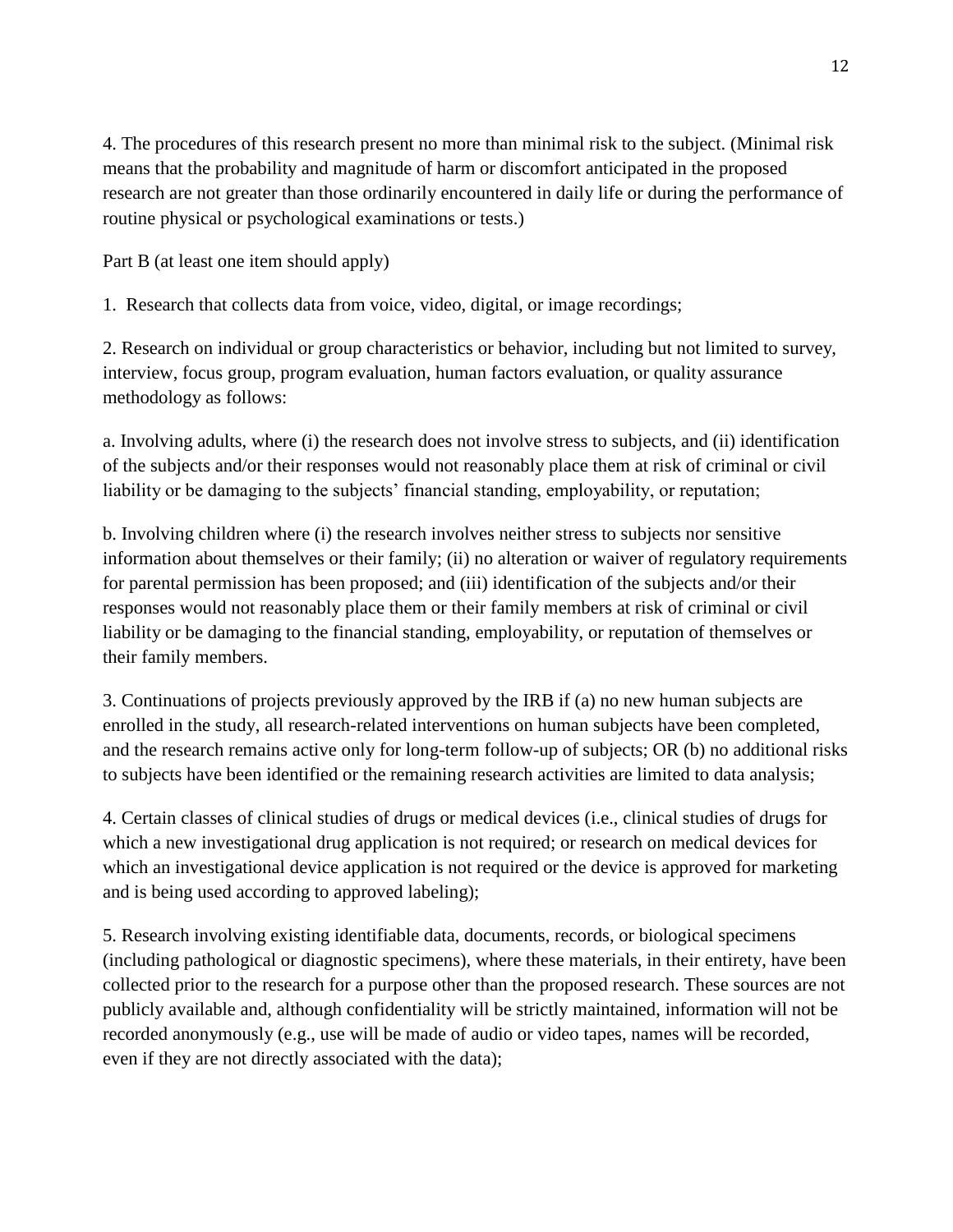6. Collection of data through use of the following procedures: (a) non-invasive procedures routinely employed in clinical practice and not involving exposure to electromagnetic exposure or electromagnetic radiation outside the visible range (i.e., not involving x-rays, microwaves, etc.); (b) physical sensors that are applied either to the surface of the body or at a distance and do not involve input of significant amounts of energy into the subject or an invasion of the subject's privacy; (c) weighing, testing sensory acuity, electrocardiography, electroretinography, echography, sonography, ultrasound, magnetic resonance imaging (MRI), diagnostic infrared imaging, doppler blood flow, and echocardiography; (d) moderate exercise, muscular strength testing, body composition assessment, and flexibility testing involving subjects; (e) collection of blood samples by finger stick or venipuncture.

7. Continuations of projects that do not fall into the above categories, and have been previously subject to the Full Review process by the IRB, which has determined that the research involved poses not more than minimal risk, and no additional risks have been identified.

<span id="page-15-0"></span>5.2.3 CRITERIA FOR FULL REVIEW

If ANY of these apply:

1. The research involves as subjects prisoners, fetuses, pregnant women, the seriously ill, or mentally or cognitively compromised adults, including economically or educationally disadvantaged persons.

2. The research involves the collection or recording of behavior, which, if known outside the research, could reasonably place the subjects at risk of criminal or civil liability or be damaging to the subjects' financial standing, employability, or reputation.

3. The research involves the collection of information regarding sensitive aspects of the subjects' behavior (e.g., drug or alcohol use, illegal conduct, sexual behavior).

4. The procedures of the research involve more than minimal risk to the subject (where "more than minimal risk" means that the probability and magnitude of harm or discomfort anticipated in the proposed research is greater than that ordinarily encountered in daily life or during the performance of routine physical or psychological examinations or tests).

5. Any research that does not fall into any of the categories explicitly identified as qualifying for exempt or expedited status.

## <span id="page-15-1"></span>5.3 REVIEW PROCESS

5.3.1 All proposals must be prepared using the Hood College's IRB Research Proposal format (see 4.2).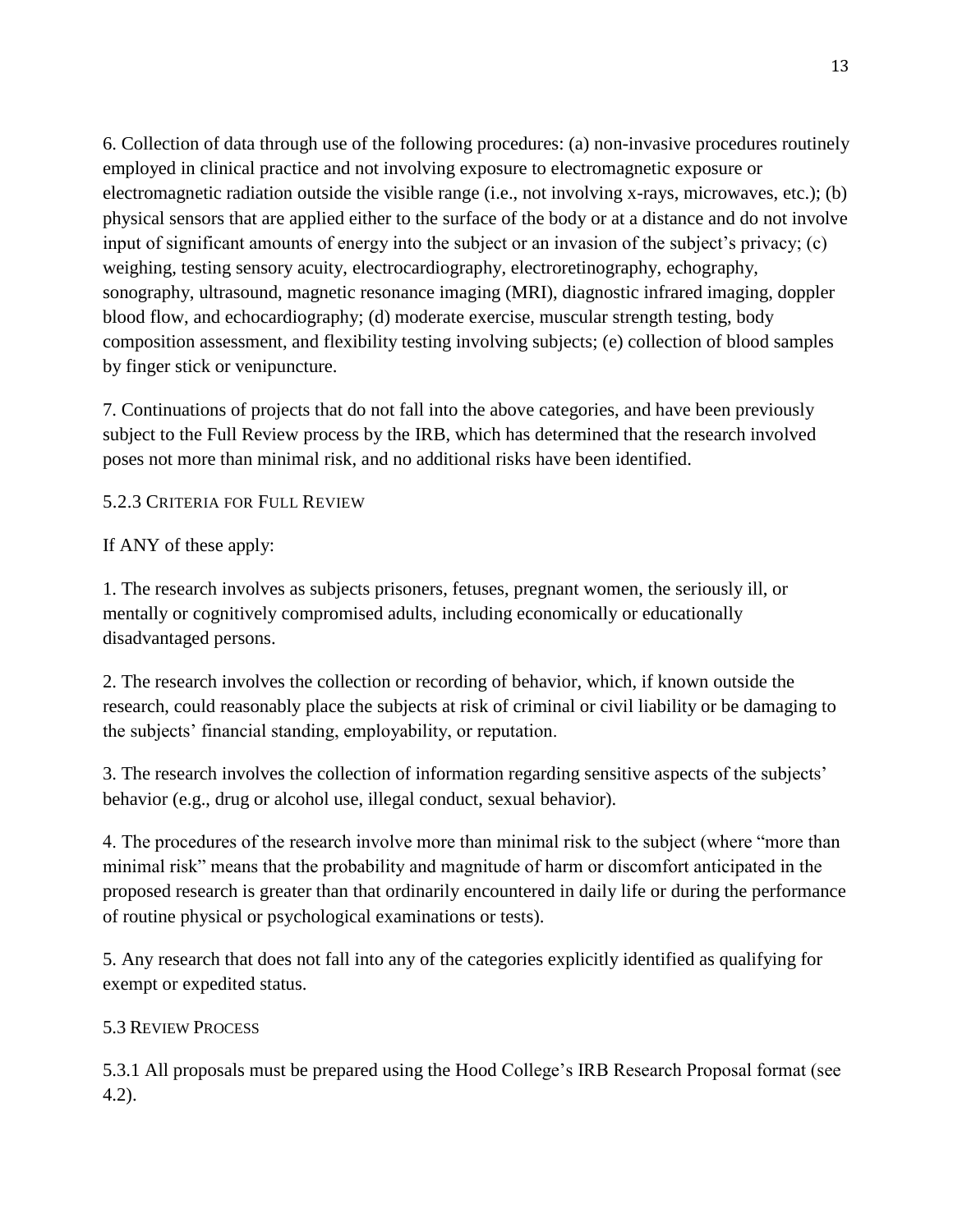5.3.2 All proposals (except as specified in 5.3.3) should first be submitted to the IRB Coordinator  $(irb@hood.edu)$  who will enter them into the proposal tracking system and assign a case number. Proposals will then be forwarded to the IRB Chair, who determines whether the proposal is exempt from review, eligible for expedited review, or appropriate for full review.

5.3.3 For departments with a Liaison, proposals are submitted to the Departmental IRB Liaison who determines if the proposal is exempt. If the proposal is not exempt, the IRB Liaison instructs the Principal Investigator to electronically submit the proposal to the IRB at [irb@hood.edu.](mailto:irb@hood.edu)

5.3.4 Departmental IRB Liaisons are responsible for directly corresponding with their own investigators regarding exempt protocols.

5.3.5 Under the expedited review process, the Chair and/or other members of the IRB selected by the Chair will review the proposal. Under full review, all members of the IRB will receive a copy of the proposal to review and discuss at the next scheduled IRB meeting.

5.3.6 For all proposal classifications, official written (e-mail) IRB approval is necessary before data collection can begin.

## <span id="page-16-0"></span>5.4 PROPOSAL REVIEW TIMELINE AND DEADLINES

As a committee, the IRB meets on a regular basis during the academic year. The IRB attempts to review proposals in a timely manner. The full IRB meets every two weeks and investigators must submit proposals 5 working days before the meeting in which they would prefer their proposal be considered. Investigators can expect feedback on their submitted proposals within five days after the meeting in which the proposal was discussed. Specific IRB meeting dates change each semester and are listed on the IRB website. Investigators whose proposals are exempt from review will be notified about exempt status within two weeks after the IRB Coordinator receives the proposal. For reviews deemed exempt at the departmental level, the Departmental IRB Liaison will notify the principal investigator.

#### <span id="page-16-1"></span>5.5 REVIEW OUTCOMES

Researchers will be notified in writing as to the outcome of the review. The possible outcomes are as follows:

5.5.1 Approved: No further action is required from the investigator prior to initiating the study.

5.5.2 Approval Pending: If minor changes are requested by the IRB, the principal investigator will write a memo to the Chair indicating that such changes were made. The memo will be kept on file with the research protocol.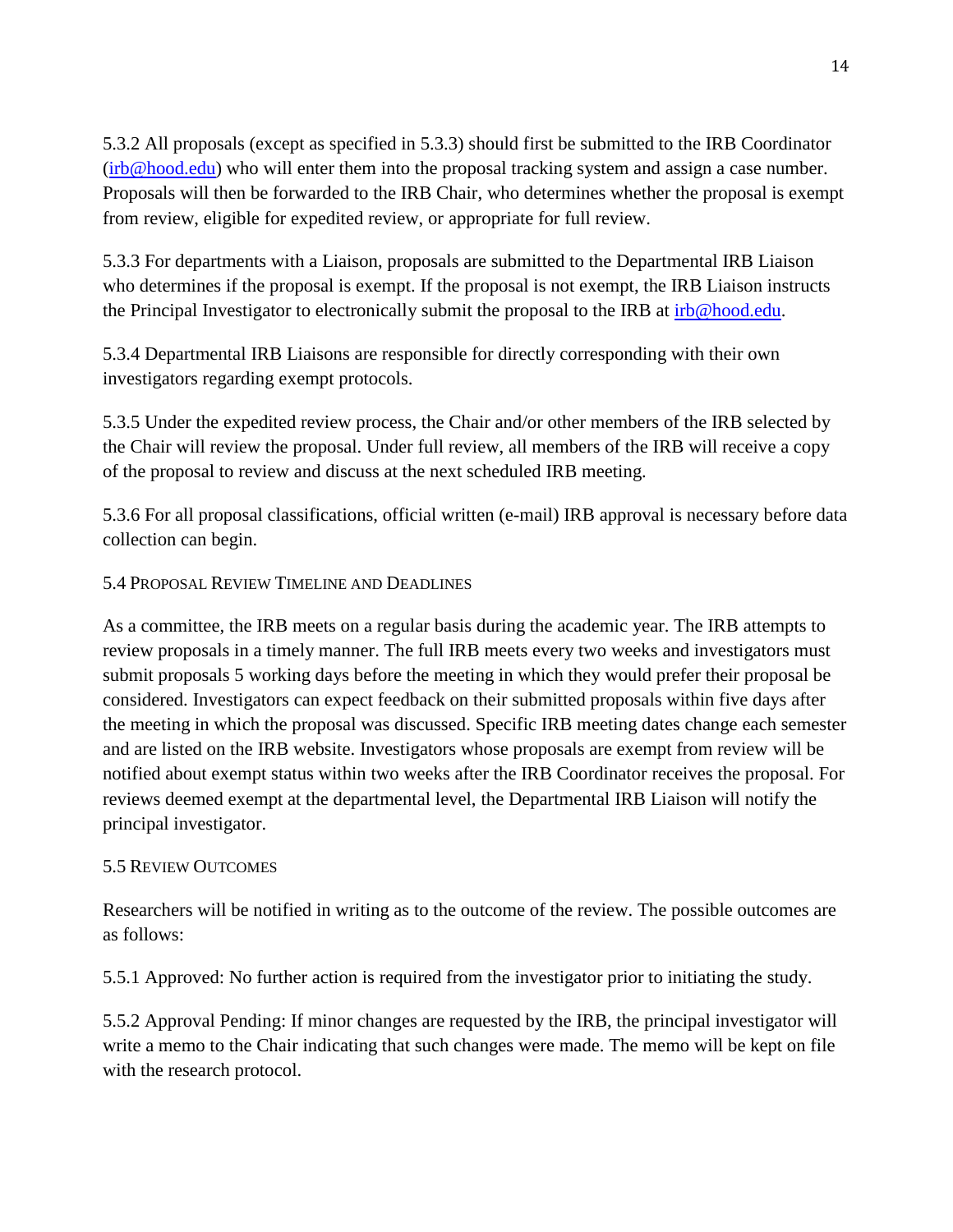5.5.3 Revise and Resubmit: In order to fully protect subjects, changes that have been identified by the IRB must be addressed in writing before the study activities may begin. The Chair of the IRB will summarize the changes and communicate those in writing to the investigator. Every effort will be made to have the resubmission reviewed by the members who originally read the proposal and provided initial feedback. Once the proposal has been re-reviewed, the Chair will communicate with the investigator as to the outcome of the review (approved, approval pending, revise and resubmit, or denied).

5.5.4 Denied: The proposed research, due to the benefit to risk ratio and/or ethical concerns, cannot be initiated.

## <span id="page-17-0"></span>5.6 REVIEW OF CONTINUING RESEARCH

5.6.1 IRB-approved research that is continuing or has been changed must be re-reviewed by the IRB at least annually depending on level of risk. Research that is more than minimal risk will be reviewed more often than annually. Approximately one month prior to the year anniversary of the IRB approval date, the investigator will be sent a letter regarding the need for Continuing Review. The investigator is expected to complete the Review of Continuing Research form and submit it to the IRB Coordinator by the date indicated in the notice letter. The continuing review will be designated as exempt, expedited, or full and will be subjected to the review process delineated above. Continuing review is required for all proposals.

5.6.2 If the scope of the research changes or deviates from the description originally provided to the IRB, investigators must submit a memo to the IRB Chair or Departmental IRB Liaison describing such changes. The changes will be reviewed under the exempt, expedited, or full review process.

5.6.3 Failure to comply with the Continuing Review process can result in suspension or termination of IRB approval for the project.

5.6.4 After a proposal is underway, investigators must promptly report to the IRB Chair any unanticipated problems or adverse events that pose risks to subjects or others.

5.6.5 Complaints/Questions/Concerns: Questions, complaints, or concerns regarding compliance with Hood College's IRB Policy and Procedures should be directed to the Chair.

5.7 Research Approved by IRBs at Other Institutions: Hood faculty and/or student research that has been approved by an IRB at another institution where the data collection will occur under the auspices of that institution does not require additional review by Hood College's IRB. Principal investigators of such research are required to submit the protocol and official IRB approval to the IRB Coordinator. Research approved at another institution that utilizes Hood College community members as subjects does require IRB review according to the procedures described herein.